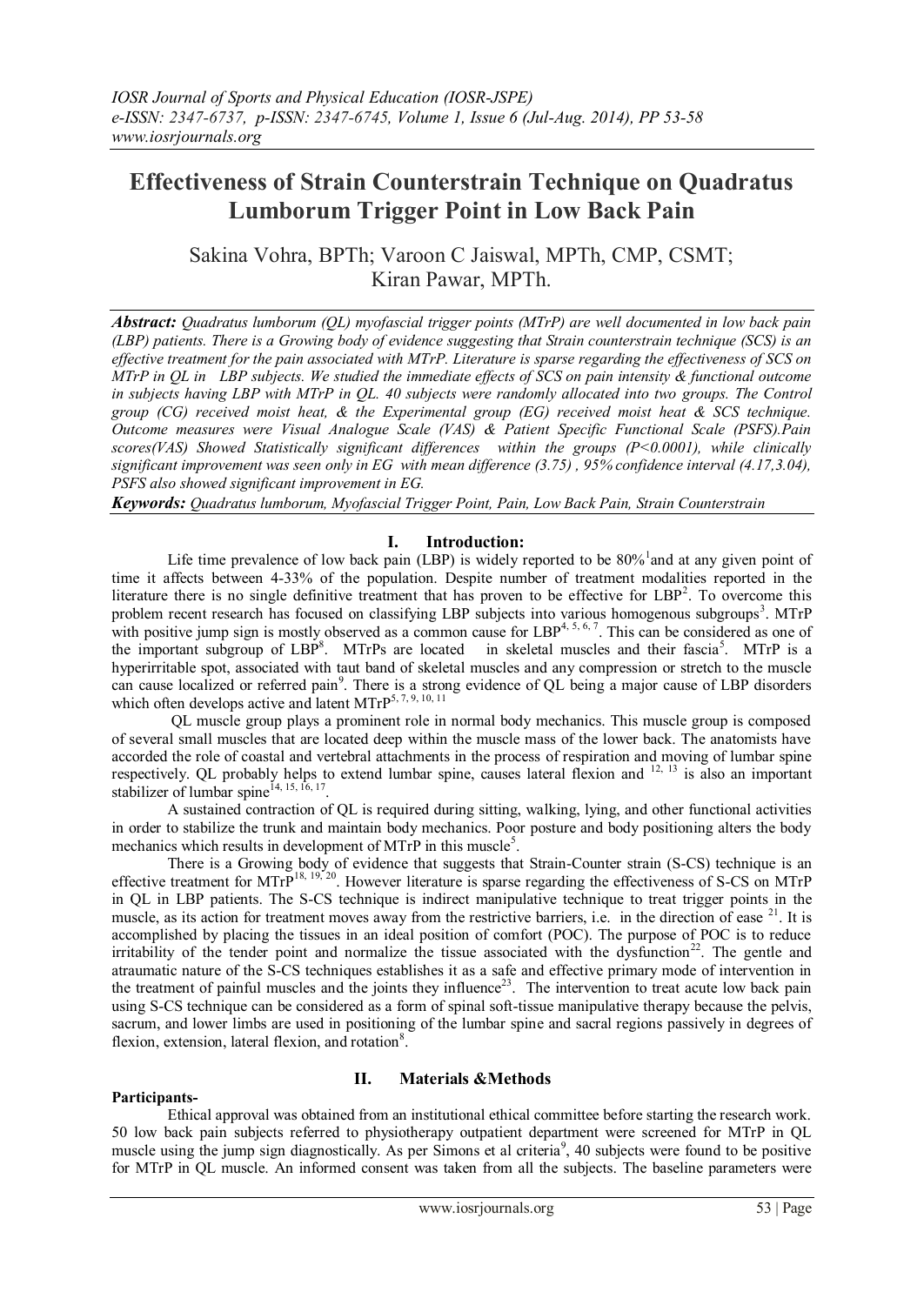assessed for pain and functions using Visual Analogue Scale and Patient Specific Functional Scale. One researcher was trained to diagnose the trigger point in LBP subjects.

#### **MTrP Diagnosis**

QL tender points are located on the lateral aspect of the transverse process from L I to L5. Pressure is applied anteriorly and then medially. The Researcher used his thumb and index finger to palpate (using pincer palpation) the muscle for:

- 1. Presence of a palpable taut band in a skeletal muscle;
- 2. Presence of a hypersensitive tender spot in the taut band;
- 3. Local twitch response provoked by the snapping palpation of the taut band.
- 4. Reproduction of the typical referred pain pattern of the MTrP in response to compression and
- 5. Jump sign

Subjects were excluded if they exhibited any of the following:

- 1. Absence of jump sign
- 2. Subjects having fracture or infectious disease of spine
- 3. Unwillingness for participation

#### **Study Design**

This study was a randomized control trial. After baseline assessment of pain intensity and functional outcome, subjects were randomized either in experimental group receiving Moist Heat and S-CS technique or control group receiving only Moist Heat. Pain Reassessment was done immediately post treatment.

#### **Data Collection**

Baseline parameters & outcome measures were assessed by same researcher to maintain the standardization.

#### **Pain Assessment**

Intensity of pain was measured using VAS. A 10 cm (100mm) line with markings 0 through 10 was drawn. Zero indicating no pain and 10 indicating maximum pain. The subjects were asked to rate their pain from 0 to 10 by marking on the line. This measurement was taken to record the intensity of pain accordingly.

#### **Functional Outcome Assessment**

Patient specific functional scale is used to assess the functional outcome. The patient is asked to identify activities that are difficult to perform because of their condition and rate each activity on a score of 0 - 10 with 0 denoting unable to perform activity and 10 denoting able to perform activity at the same level as before injury or problem<sup>24</sup>.

#### **Strain Counter-Strain Technique**

Treatment positions for strain counter strain technique<sup>22</sup>:

The patient is prone with the trunk laterally flexed toward the tender point side. The therapist stands on the side of the tender point and places his/ her knee on the table then rests the patient's affected leg on his/her thigh. The patient's hip is then extended and abducted, and slightly rotated to fine-tune, this position was maintained for 90 sec. Post this the subject is passively placed in a relaxed position.

#### **III. Results**

Fifty patients with nonspecific back pain were screened for inclusion criteria. 40 subjects were found eligible and were included in the study. Subjects were randomly allocated into two groups: experimental group (n=20, mean pre treatment VAS: 6.5, mean post treatment VAS: 2.75); control group (n=20, mean pre treatment VAS: 5.4, mean post treatment VAS: 4.575).

Paired t test was applied for the statistical analysis in each group & the P value for both experimental  $\&$ control group between pre treatment& post treatment was found to be statistically significant ( $p$ <0.005). However mean difference calculated in experimental group is 3.75 was more clinically significant than that of control group which is 0.825. Also 95% confidence interval for the experimental group (4.176, 3.024) is highly clinically significant than that of control group (95% CI 0.59, 1.06)<sup>25</sup>.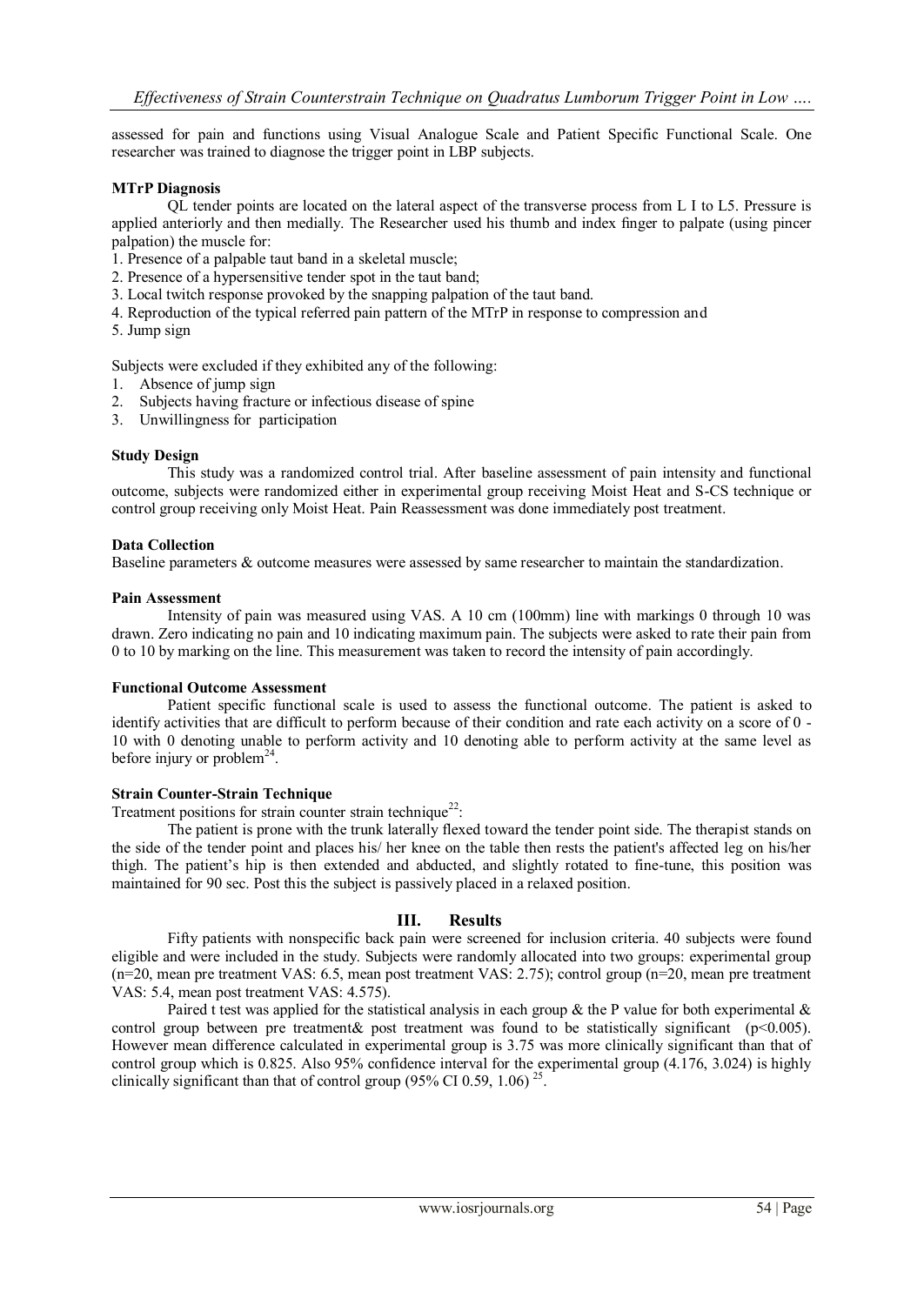| Table 1: Statistical Analysis of Experimental & Control group |                           |          |                       |          |  |  |  |
|---------------------------------------------------------------|---------------------------|----------|-----------------------|----------|--|--|--|
| T-test: Paired two sample for                                 | <b>Experimental Group</b> |          | <b>Control Group</b>  |          |  |  |  |
| means                                                         |                           |          |                       |          |  |  |  |
|                                                               | PRE VAS                   | POST VAS | PRE VAS               | POST VAS |  |  |  |
| Mean                                                          | 6.5                       | 2.75     | 5.4                   | 4.575    |  |  |  |
| <b>Mean difference</b>                                        | 375                       |          | 0.825                 |          |  |  |  |
| t-stat                                                        | 15.67449                  |          | 7.46991               |          |  |  |  |
| P value                                                       | $2.53E-12$ (<0.0001)      |          | 4.59E-07 $(< 0.0001)$ |          |  |  |  |
| 95% confidence interval                                       | 4.176, 3.024              |          | 0.59, 1.06            |          |  |  |  |

**Graph 1:** Mean values of Pain Scores (VAS) of both the groups calculated before and after treatment



## **Patient Specific Functional Scale**

Functional outcome was assessed using PSFS. 10 commonly affected functions were included and mean of each variable was calculated before and after the treatment. Graphical analysis showed significant improvement in functions of subjects in experimental group than compared to control group.

| Table 2:                  |                          |                |                     |                |  |  |
|---------------------------|--------------------------|----------------|---------------------|----------------|--|--|
| Activities                | Experimental group(mean) |                | Control group(mean) |                |  |  |
|                           | Pre treatment            | Post treatment | Pre treatment       | Post treatment |  |  |
| Prolonged sitting         | 4.1                      | 13.1           | 5                   |                |  |  |
| Prolonged standing        | h                        | 6.8            | 4.5                 | 5.1            |  |  |
| Forward bending           | 4.8                      | 7.2            | 4.3                 | 5.4            |  |  |
| Backward bending          | 4.6                      | 8              | 5.5                 | 6.5            |  |  |
| Side bending              | 5.2                      | 8.2            | 4.9                 | 5.5            |  |  |
| Walking                   | 4.1                      | 7.1            | 3.3                 | 4              |  |  |
| Squatting                 |                          | 8.3            | 4.6                 | 5.7            |  |  |
| Washing clothes           | 4                        | 6.6            | 3                   | 4              |  |  |
| Climbing stairs           | 4                        | 8              | 4                   | 4.6            |  |  |
| Lifting/dragging heavy wt |                          | 8              | 5                   | 5.7            |  |  |



Graph 3: Represents the improvement in the activity (Prolonged Standing) in both the groups

post t/t

pre t/t

**Prolonged sitting** 14  $13.1$  $12$ **EXPERIME** 10 **NTAL GRP** 



Graph 2: Represents the improvement in the activity (Prolonged Sitting) in both the groups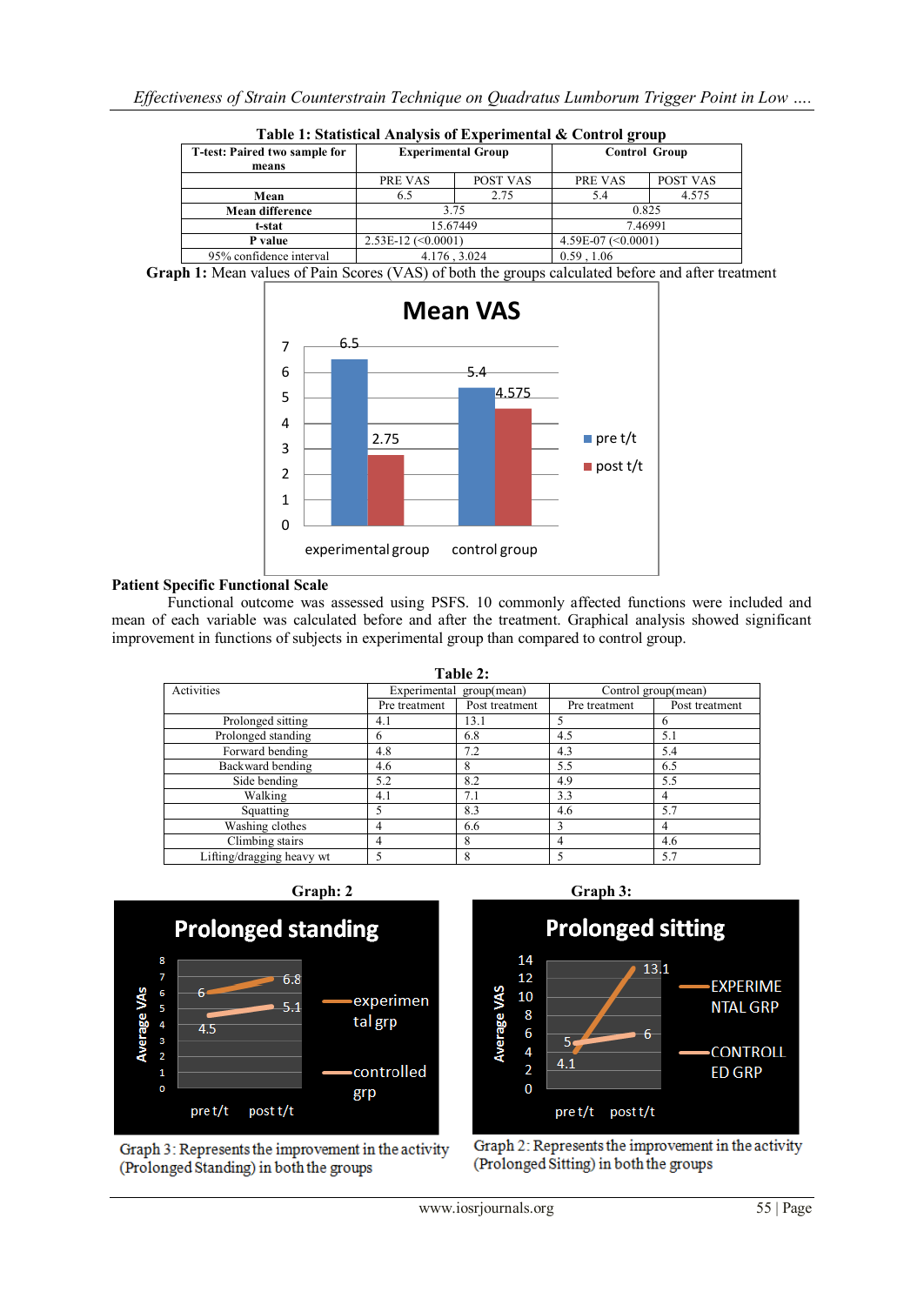*Effectiveness of Strain Counterstrain Technique on Quadratus Lumborum Trigger Point in Low ….*



(Forward Bending) in both the groups



(Backward Bending) in both the groups



(Squatting) in both the groups



Graph 6: Represents the improvement in the activity (Side Bending) in both the groups



Graph 5: Represents the improvement in the activity Graph 7: Represents the improvement in the activity (walking) in both the groups



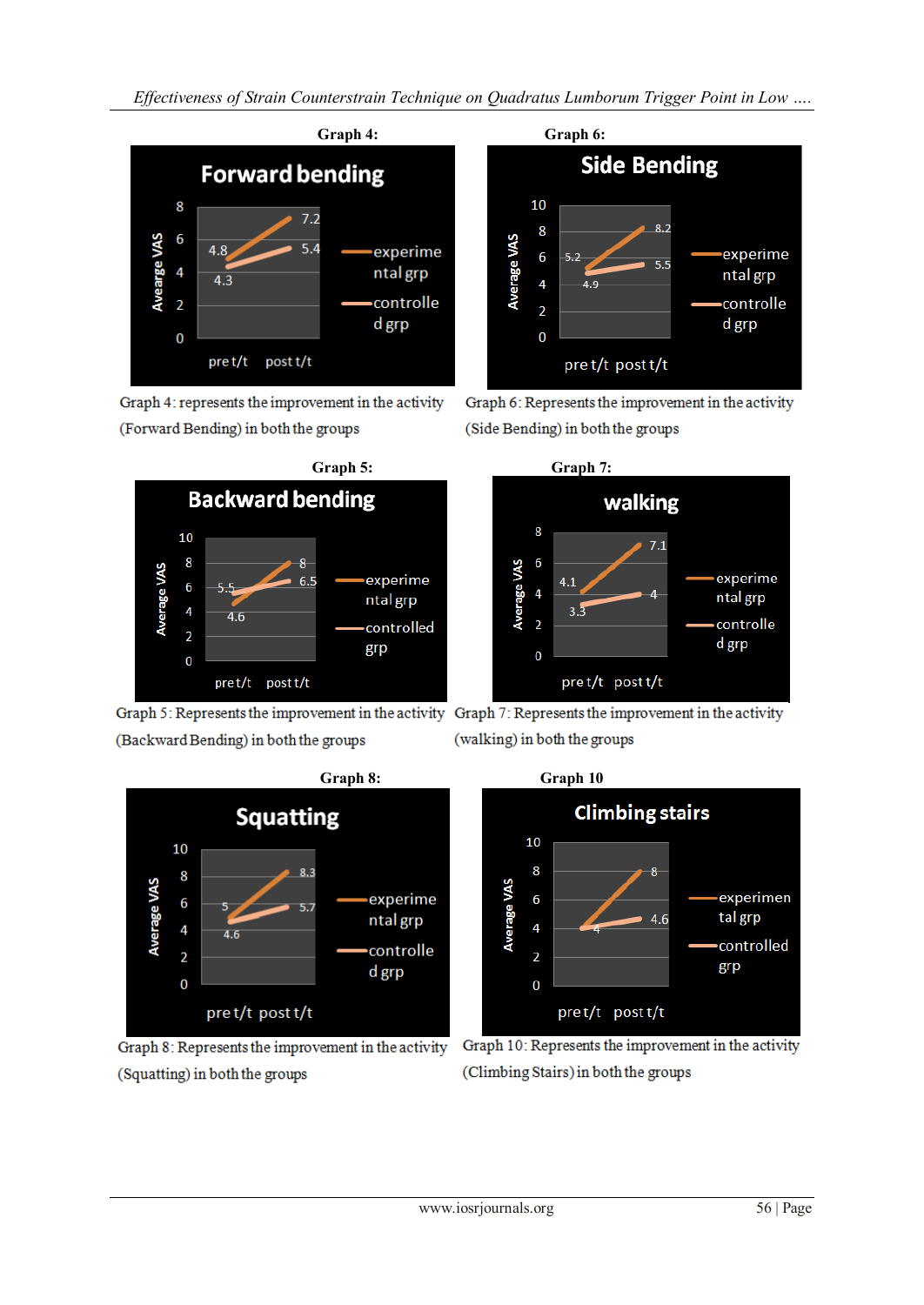*Effectiveness of Strain Counterstrain Technique on Quadratus Lumborum Trigger Point in Low ….*



(Washing Clothes) in both the groups (lifting/dragging heavy weight) in both the groups

## **IV. Discussion**

The Study was conducted in subjects with acute low back pain having myofascial trigger point in quadrates lumborum muscle. 40 Subjects were randomly assigned into experimental and control group where (n=20) respectively in which theexperimental group received S-CS technique along with Moist Heat and control group received Moist Heat only. The statistical analysis using paired t test within the groups showed significant difference  $(p<0.005)$ . But when the mean differences of both the groups were compared the experimental group showed a clinically significant difference of 3.75 with 95 % confidence interval (4.176, 3.024) whereas the control group showed mean difference of 0.825 which is not clinically significant. Improvement in the functional activity was more significant in the experimental group than in the control group. Our findings were consistent with the previous other trials that have showed that S-CS is effective in reducing pain for hip abductors and adductors (Wong et al 2004)<sup>19</sup>, in treating patients with acute low back pain<sup>26</sup>.

The effectiveness of SC-S technique can be explained by the proprioceptive theory which states that SC-S corrects the aberrant neuromuscular activity mediated by muscle spindles & local circulation or the inflammatory reactions mediated by the sympathetic nervous system. According to the proprioceptive theory, the neuromuscular imbalance, which is created by continuous stimulation of the muscle spindles, can be reduced by passively shortening the dysfunctional agonist muscle. SC-S also allows the normal muscle spindle activity to return. Once agonist muscle spindle activity is reset, antagonist muscle spindle activity can also return to the resting state relieving aberrant neuromuscular activity  $\&$  restoring normal function<sup>27</sup>.

In vitro SC-S model have shown to induce fibroblast proliferation  $\&$  secretion of proinflamatory  $\&$ anti-inflamatory interleukins may contribute to the clinical efficacy of  $SC-C^{28}$ .

The result of our study and the supporting explanation about Proprioceptive Systems in results of in vitro strain counterstrain model together lead us to believe that S-CS technique addresses neuro-muscular hyperirritability and muscular hypertonicity as mediated by the proprioceptive system. It also appears to reduce tissue tension, allowing for the resolution of the inflammatory response, which leads to reduction in pain and improving the functional outcome.

## **V. Conclusion**

SCS technique is effective in relieving pain due to Quadratus Lumborum trigger point, thus improving the functional capacity and can be used in physiotherapy management of Low Back Pain. Hence we conclude that S-CS technique can be used for the sub-groups of low back pain.

### **Limitation**

Long term follow up was not carried out.

### **Conflict Of Interest**

There was no conflict of interest within the authors.